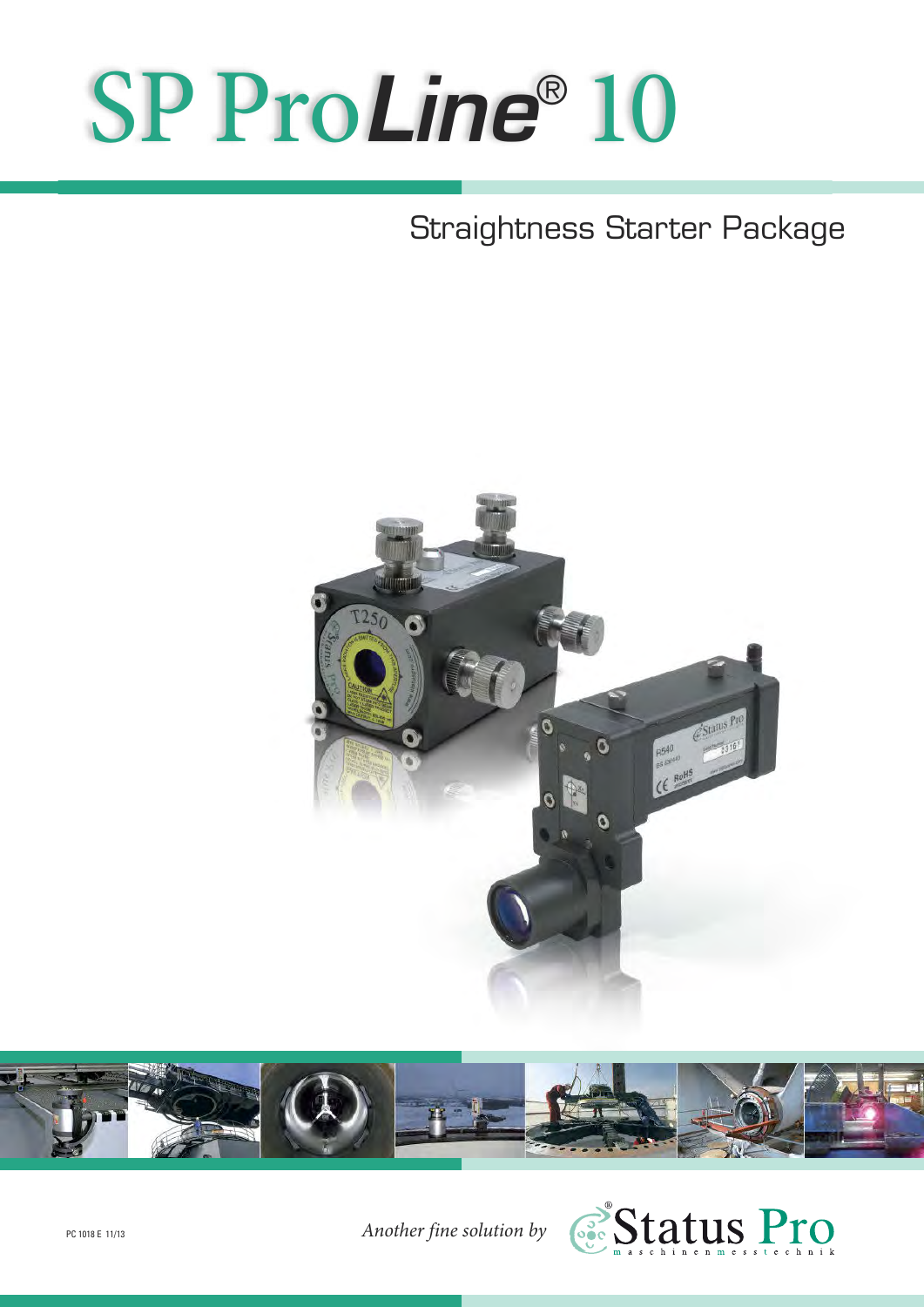# **Contents of Straightness Starter Package**



### $T250$  Laser Source – with mounting adapter and power supply (SP T250-P)



The T250 Laser is a highly developed Laser source that is very small in dimension, which is a great help when measuring where there's not much room! The T250 Laser possesses a beam of outstanding quality.

## R540 Laser Receiver with a 2-Axis-PSD Technology and Bluetooth (SP R540-P)



The R540 is a very accurate and yet robust Laser Position Sensor especially developed for measuring linearity.

The R540 has a downwardly offset detector lens enabling measurement directly above the object. This minimizes offset error due to "tilt" or roll. Connection with the Measurement PC for recording and display purposes is over Bluetooth. The R540 is powered by a commonly used Li-Ion Pack (externally rechargeable) ensuring continual measurement availability.

Combined with the Pro Line software and a Bluetooth distance measurement meter, you are equipped to measure the X,Y and Z Axes simultaneously.

#### 2x Block Magnet complete with a cross-bridge (BG 830315)



Block magnet (BT 943105) complete with a cross-bridge. This enables the mounting of a R540 Sensor or T250 laser with adapter BG 830780. Available attachment rods: BT 948155, BT 948156, BT 948157

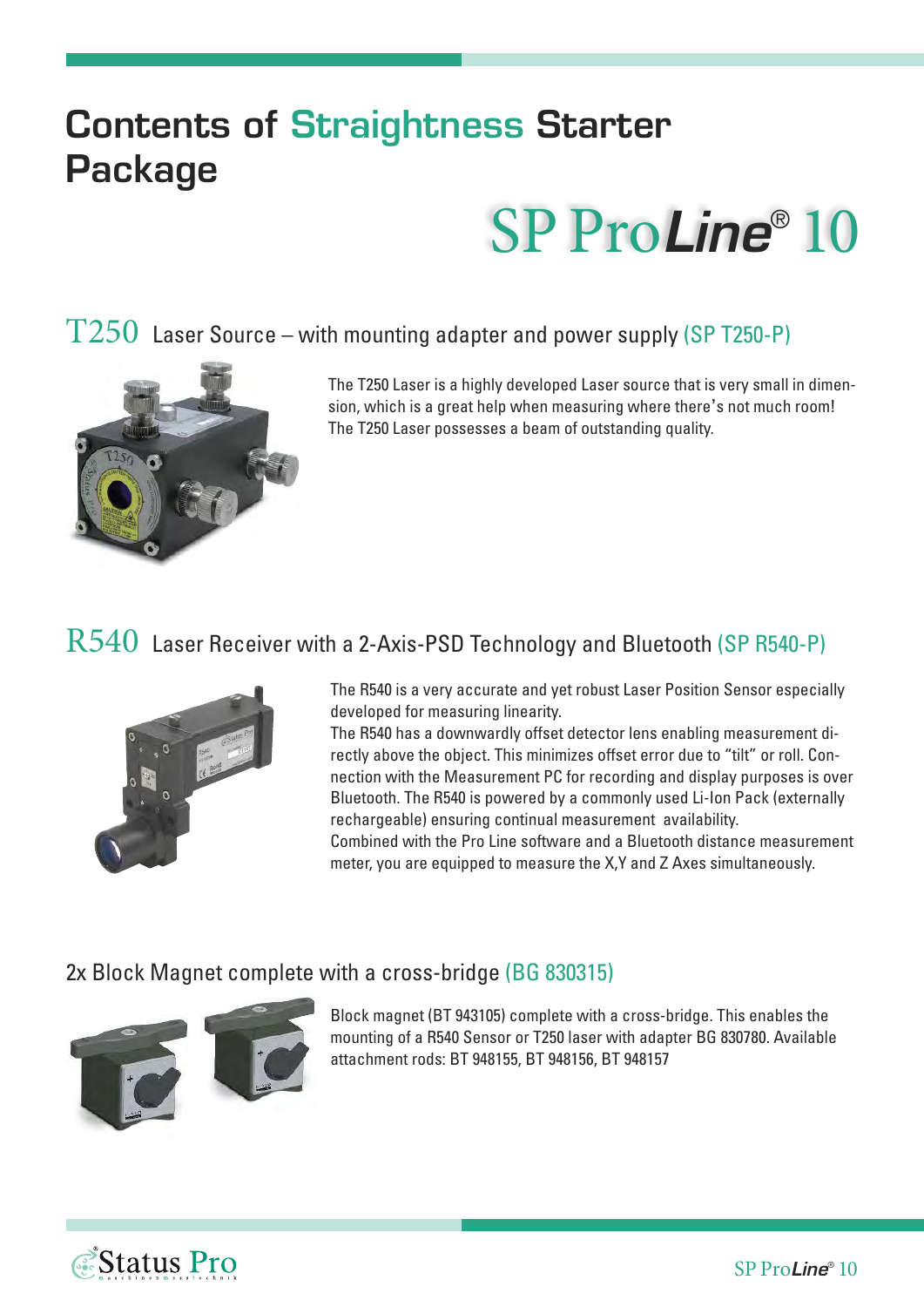#### 4x Rod, 150 mm length (BT 948157)



Attachment rod: 10 mm diameter, M8 thread enabling fixture of a sensor.

#### 2x Mounting Adapter T250, R280, R310, R540 (BG 830780)



This adapter is of great practical help for measuring with the T250 laser or the R540, R280 and R310 receiver. It allows to adjust the height of the laser or sensor by moving it on the attachment rods mounted on the block magnet complete with a cross-bridge.

#### Magnetic Attachment for T250 (BG 830790)



Magnetic attachment for T250 Laser. The attachment can be mounted under, in front of or behind the T250. Dimensions: 60 x 60 x 14,5 mm

#### ProLine v3 Software with starter license for R5xx and R310 (SW 200103)



#### **ProLine V3 – Alignment software for linear guides**

Easy measurement and professional analysis

- Automatically connection management, wireless via Bluetooth
- Measurement of X- and Y axis simultaneously
- Automatically detection of the distance by Bluetooth Disto (TM)
- Manually or automatically measurement
- Zeroing of two points or best-fit analysis
- Adjustment with live values
- Data view with all values and calculations
- One click report containing all graphics and data in pdf format
- Easy to use touchscreen software

#### SP Pro*Line*® <sup>10</sup> **www.statuspro.com**